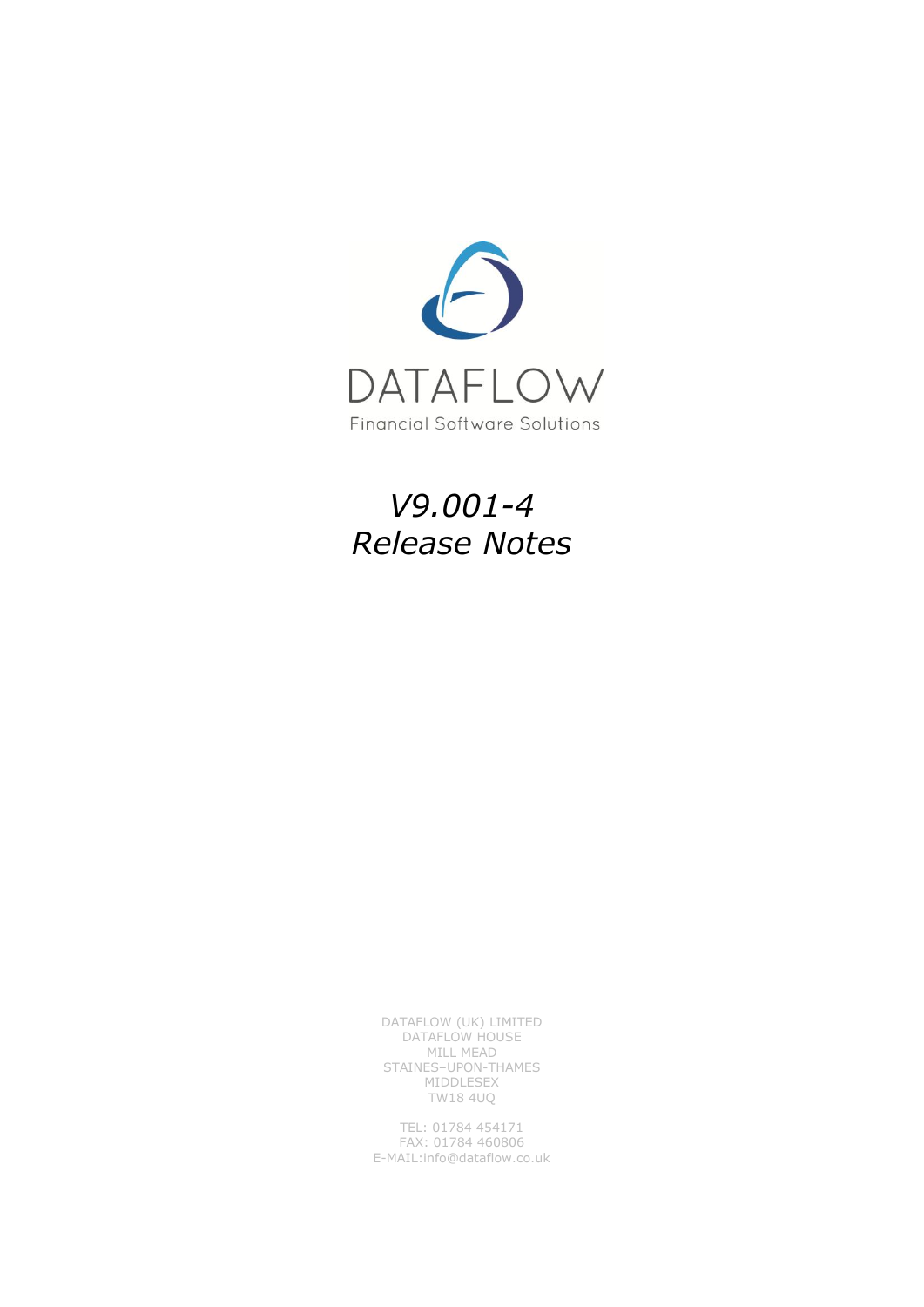

# **TABLE OF CONTENTS**

#### N.B. Sections in blue denote new features added to this version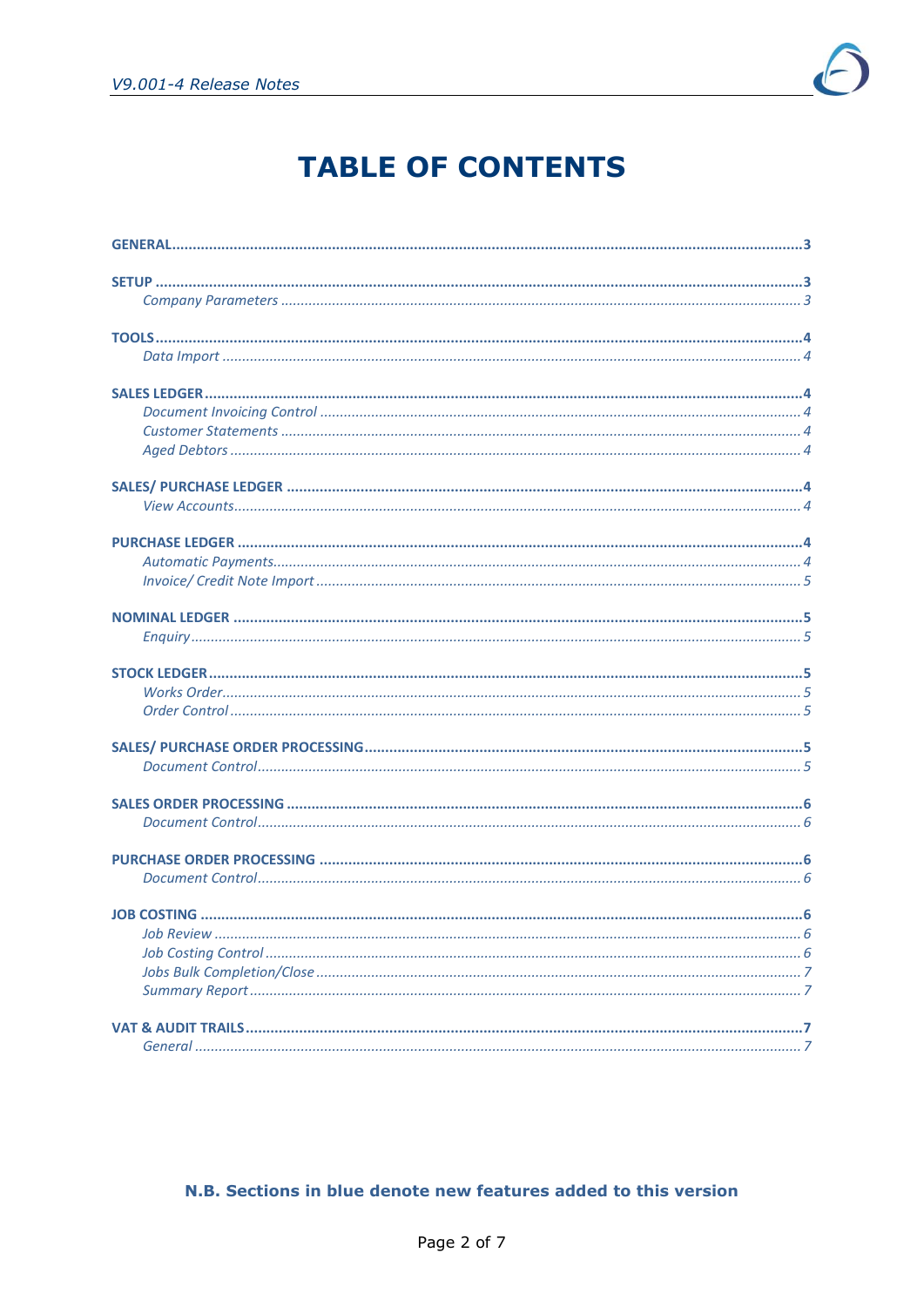

# <span id="page-2-0"></span>**General**

- Dataflow Accounts programs are now Windows UAC (User Account Control) compliant.
- An SQL2012 and SQL 2014 compatible version of the Dataflow Accounts software is now available. Please contact Dataflow Support to discuss the implementation of this version.
- A new  $\boxtimes$  PDF button has been introduced to report and batch listing previews. It allows you save those reports as a PDF rather than printing a hard copy.

For report previews the  $\boxtimes$  PDF button appears on the footer of the preview window.

The batch listing PDF creation is explained in the following *Company Parameters* paragraph below.

 While the Dataflow user passwords are very secure, there were no change or strength control options available. Anew implementation is now available that uses PBKDF2\* to encrypt passwords. This also includes password strength control, password change enforcement and password blocking amongst its features. Please contacts Dataflow Support of you are interested in implementing PBKDF2 passwords.

*\*PBKDF2 (Password-Based Key Derivation Function 2) is a [key derivation](https://en.wikipedia.org/wiki/Key_derivation_function)  [function](https://en.wikipedia.org/wiki/Key_derivation_function) that is part if RSA Laboratories' Public[-Key Cryptography Standards](https://en.wikipedia.org/wiki/RSA_Laboratories) (PKCS) series, specifically PKCS #5 v2.0, also published as [Internet Engineering](https://en.wikipedia.org/wiki/Internet_Engineering_Task_Force)  [Task Force's](https://en.wikipedia.org/wiki/Internet_Engineering_Task_Force) [RFC 2898.](https://tools.ietf.org/html/rfc2898)* 

## <span id="page-2-1"></span>**Setup**

#### <span id="page-2-2"></span>*Company Parameters*

 A new always save batch listing as a PDF parameter has been added. The PDF will be automatically saved to the predefined folder configured within the same section.

Once you start using this facility the system will automatically create a folder structure within your predefined folder. The structure will consist of Company name, followed by Ledger and then the file name. The file name will be Batch(batchno.).PDF.

| Company Parameters                                                       | lo                                                                                                                                                                                                                                    |
|--------------------------------------------------------------------------|---------------------------------------------------------------------------------------------------------------------------------------------------------------------------------------------------------------------------------------|
|                                                                          | Supervisor Parameters                                                                                                                                                                                                                 |
| Company Level Security<br>Apply                                          | VAT Parameters<br><b>▽</b> Calculate VAT after deduction of SettIment Discount<br>Due to changes in VAT legislation, this parameter will<br>not affect any invoices dated after 1st April, 2015                                       |
| System Logging<br>$\cap$ None<br>Menu options only<br>o<br>C All windows | Batch Listing<br>$\overline{\mathsf{v}}$ Always save batch listing as a PDF file<br>Ticking this option will override the batch listing<br>options in ALL ledgers<br>,,,,,,,,,,,,,,,,,,,,,,,,,,,,,,,<br>C:\Df32 Info<br>Select Folder |
|                                                                          | $(2)$ Help<br>OΚ<br>O Close<br>Cancel                                                                                                                                                                                                 |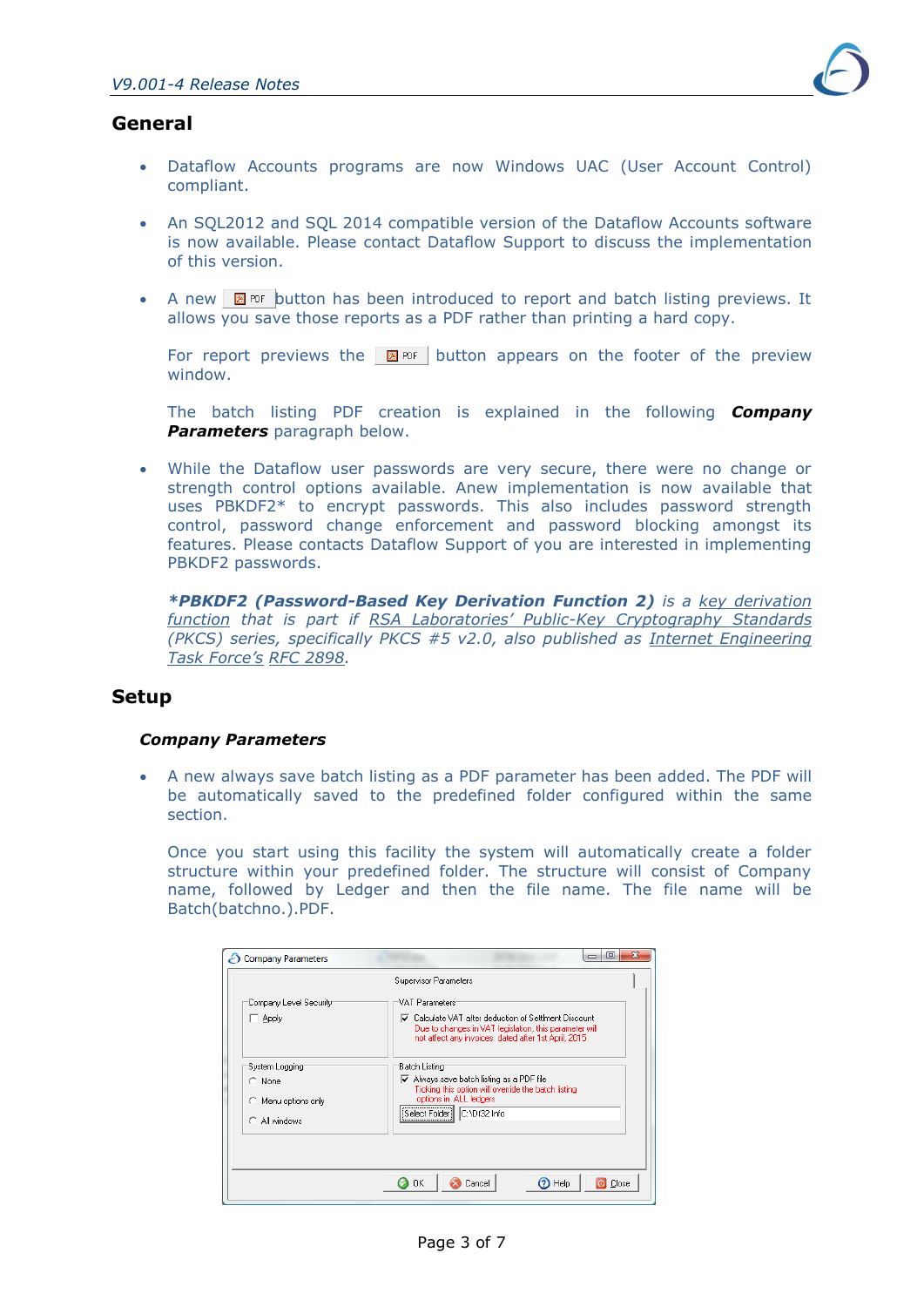## <span id="page-3-0"></span>**Tools**

### <span id="page-3-1"></span>**Data Import**

 The Paid? Options weren't being accounted for during the importing of manually raised Invoices. This has been rectified.

## <span id="page-3-2"></span>**Sales Ledger**

#### *Invoicing*

#### <span id="page-3-3"></span>**Document Invoicing Control**

 A *Temporary table resource limit* error would be generated when filtering the grid and attempting to print. This has been rectified.

#### *Reports*

#### <span id="page-3-4"></span>**Customer Statements**

• A new  $\Box$  Start Date **parameter** has been added to this report. This parameter works in conjunction with the *Report at* date to return transaction between a range of dates.

## <span id="page-3-5"></span>**Aged Debtors**

 $\bullet$  A new  $\Box$  Exclude Forward Dated Transactions filter has been added to this report's available parameters.

# <span id="page-3-6"></span>**Sales/ Purchase Ledger**

#### **General**

 Merging Accounts also migrates Job Costing information and Scanned documents along with the accounts transactional information.

## *Ledger*

#### <span id="page-3-7"></span>**View Accounts**

• The  $\overline{M}$  By Batch  $\overline{M}$  option within the transaction enquiry screen no longer worked once the batch number exceeded 30,000. This has been rectified.

## <span id="page-3-8"></span>**Purchase Ledger**

#### *Transactions*

#### <span id="page-3-9"></span>**Automatic Payments**

 An additional tab has been added on the batch screen to allow transactions to be filtered by the Purchase Analysis code.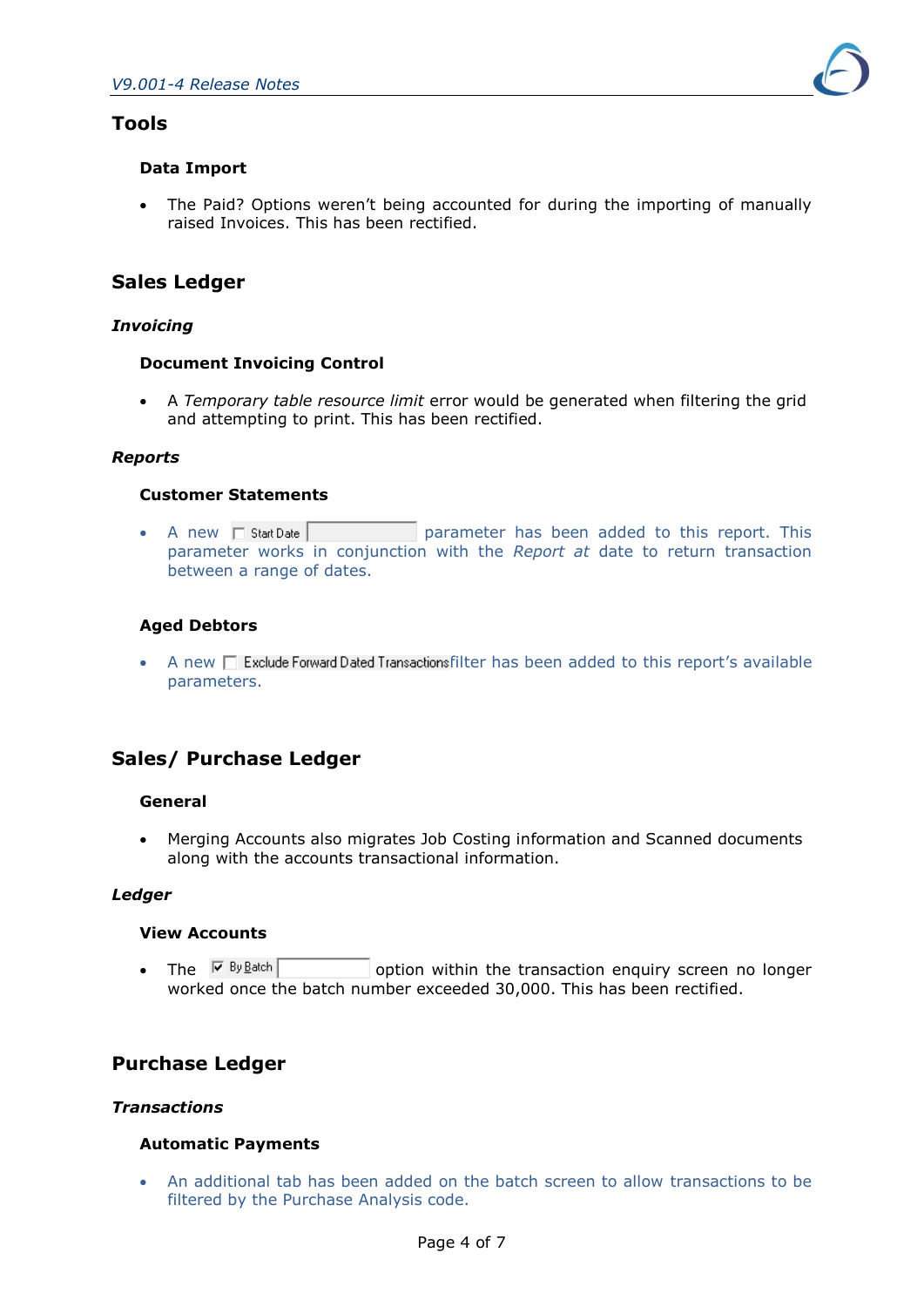

#### <span id="page-4-0"></span>**Invoice/ Credit Note Import**

 The Paid? Options weren't being accounted for during the importing of manually raised Invoices and Document Invoices for the Sales Ledger.

## <span id="page-4-1"></span>**Nominal Ledger**

#### *Accounts*

#### <span id="page-4-2"></span>**Enquiry**

 The interaction between the *Change Base Currency* dialogue and the Currency drop-down box on the *Currency Balances* tab has been improved.

## <span id="page-4-3"></span>**Stock Ledger**

#### <span id="page-4-4"></span>*Works Order*

#### <span id="page-4-5"></span>**Order Control**

<span id="page-4-6"></span> Stock transactions originating from a Works Order will now adopt a Source Ledger type of Stock Ledger when viewing via the Stock Ledger Enquiry.

# **Sales/ Purchase Order Processing**

#### *Orders*

#### <span id="page-4-7"></span>**Document Control**

- A new Order Lines by  $\overline{V}$  Stock Code option has been added to the print parameters window. The setting will also be retained and also remembered if you subsequently use the right click Print or Preview options.
- The  $C_{opy}$  button is now only available if the user has access to the ADD order button, and if the Order is Authorised.
- Using the right click *View Notes* option in the transaction grid now display the transactions header notes. N.B. this right click option is only available if the *Notes* parameter is ticked in the top right *View* options of the Document Control window.
- <span id="page-4-8"></span> When adding a Sales or Purchase Order Return the first line would adopt the customer/ suppliers VAT code correctly but would then default to VAT code 1 for subsequent lines. This has now been rectified.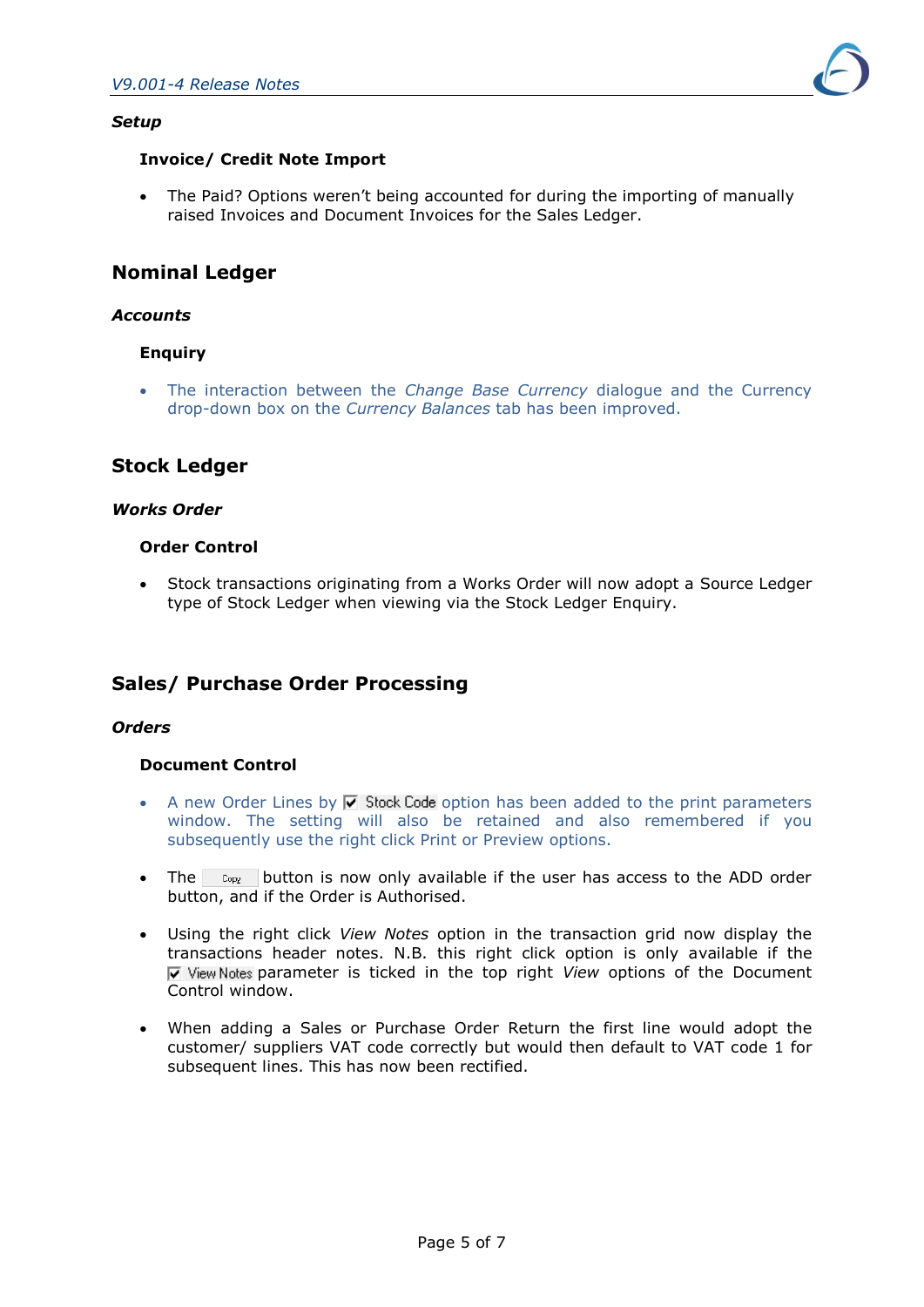

# **Sales Order Processing**

#### *Orders*

#### <span id="page-5-0"></span>**Document Control**

 Using the right click Complete Order option opens a new window displaying a transaction grid. A new Invoice text column has been added to this to display the Invoice text for each outstanding transaction line.

## <span id="page-5-1"></span>**Purchase Order Processing**

#### *Orders*

#### <span id="page-5-2"></span>**Document Control**

 The system will now perform a check on the Job Costing information to determine whether the associated job is completed or closed when using the Copy function. If there is inactive Job Costing associated a narrative message will be displayed and the corresponding Job information in the copy transaction cleared.

# <span id="page-5-3"></span>**Job Costing**

#### *Ledger*

#### <span id="page-5-4"></span>**Job Review**

 A revision has been made to the way the system calculates the *Yet to Invoice* value. The Yet to Invoice value is calculated as follows;

If the Sales Order Value field (within the *Sales/Purchase Ledger Values* section) is greater than zero the *Yet to Invoice* field will return a sum of the Sales Order Value minus Sales Invoice to date (to-date field with the *Invoiced* section).

If the Sales Order Value field (within the *Sales/Purchase Ledger Values* section) is less than zero and the Sales Value field (within the *Current Estimated Values* section) is greater than zero then the *Yet to Invoice* field will return a sum of Sales Value (*Current Estimated Values)* minus Invoiced To-date (*Invoiced*).

If the *Sales Order Value* and *Sales Value* fields are both zero the *Yet to Invoice* field will display zero.

#### *Jobs*

#### <span id="page-5-5"></span>**Job Costing Control**

 When adding a new Job and entering Job lines using the right click option *Copy From a Job* now also transfers the line details extended description.